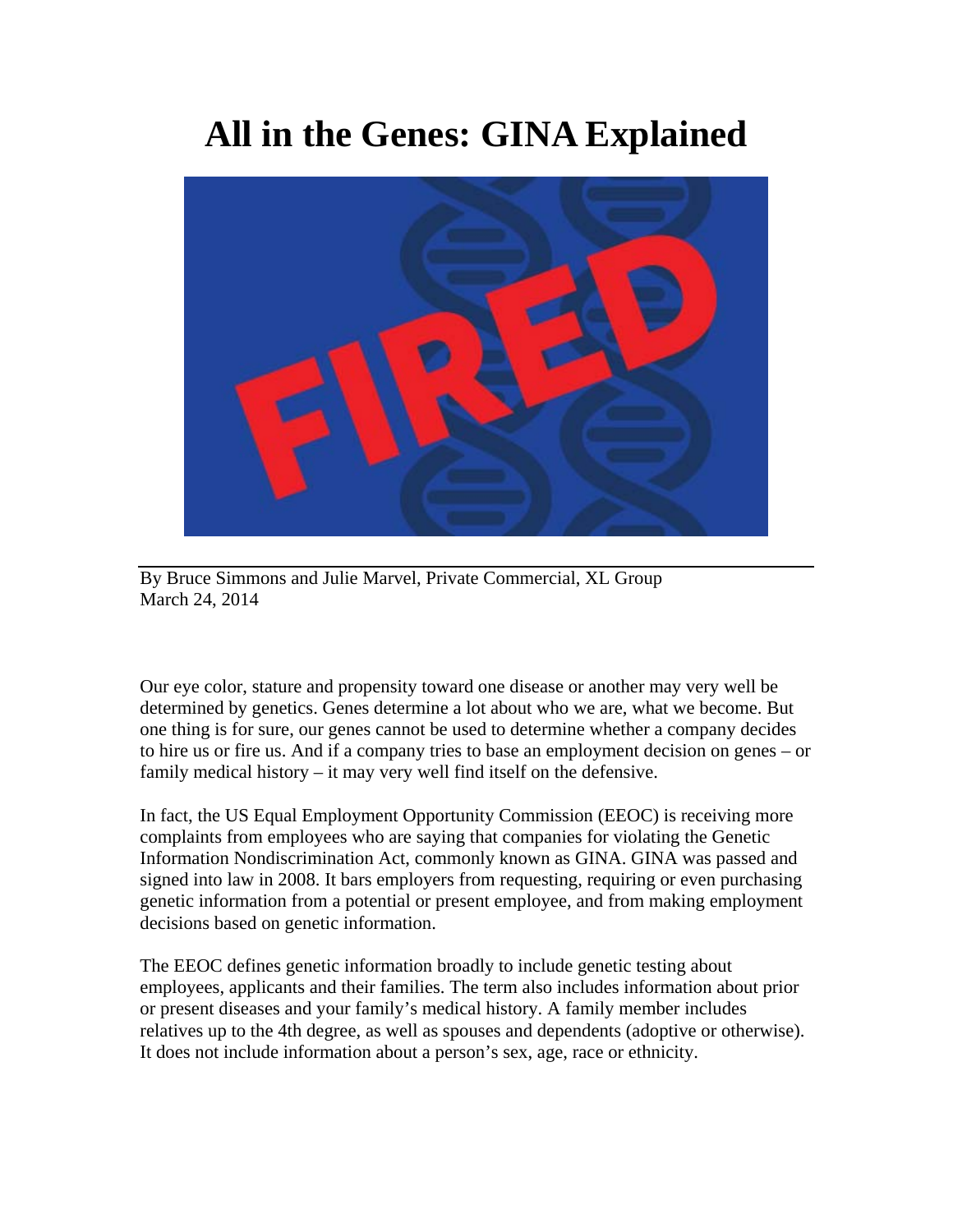Because most employers do not conduct DNA testing on employees or applicants, employers have paid little attention to GINA. However, GINA goes far beyond outlawing requests for an employee's DNA. It also prohibits employers from asking employees about their family medical history or genetic information. To date, since the law was passed in 2008, EEOC has received more than 700 charges under GINA and has resolved nearly 600 of these charges.

## **Fabricut and Upstate New York Nursing Home**

Recently, the EEOC pursued two claims for discrimination. The suits were filed under both GINA and ADA (Americans with Disabilities Act).

In May 2013, the EEOC filed its first-ever GINA enforcement action against Tulsa, Oklahoma-based Fabricut, Inc. Fabricut, a major fabrics manufacturer, made a job offer contingent on the applicant taking a medical examination through its contract medical examiner. The examination included a questionnaire asking about her family's medical history, including whether anyone in her family had suffered from heart disease, hypertension, cancer, diabetes and/or mental disorders. Fabricut rescinded its job offer after the examination concluded that the applicant suffered from carpal tunnel syndrome. They settled the suit the same day the EEOC filed it. They paid \$50,000 in damages and also agreed to post and distribute anti-discrimination policies around its workplaces.

Following shortly after this action, the EEOC filed another GINA enforcement action against a nursing home in upstate New York, Founders Pavilion, Inc. The nursing home required both applicants and employees to undergo annual medical examinations that included requests for family medical information. The EEOC also alleged that the nursing home fired two employees because they were perceived to be disabled and therefore, also violated the Americans with Disabilities Act (ADA). The facility agreed to pay \$370,000 to settle a discrimination lawsuit with the EEOC. According to an EEOC news release issued in January, as part of a five-year consent decree resolving the suit, Founders Pavilion will provide a fund of \$110,400 for distribution to the 138 individuals who were asked for their genetic information. Founders Pavilion will also pay \$259,600 to the five individuals who the EEOC alleged were fired or denied hire in violation of the ADA or Title VII.

After the lawsuit was filed, Founders Pavilion sold the nursing facility to another company and ceased operating any business. If Founders Pavilion resumes conducting business, they must post notices and send a memo to employees regarding the lawsuit and consent decree. They will also adopt a new anti-discrimination policy that will be distributed to all employees, provide antidiscrimination training to all employees and provide periodic reports to the EEOC regarding any internal complaints of discrimination. While the Fabricut settlement was relatively modest, the Founders Pavilion illustrates the severe impact GINA violations can impose of small and mid-size businesses.

Employers of all sizes need to pay attention to potential GINA violations in their